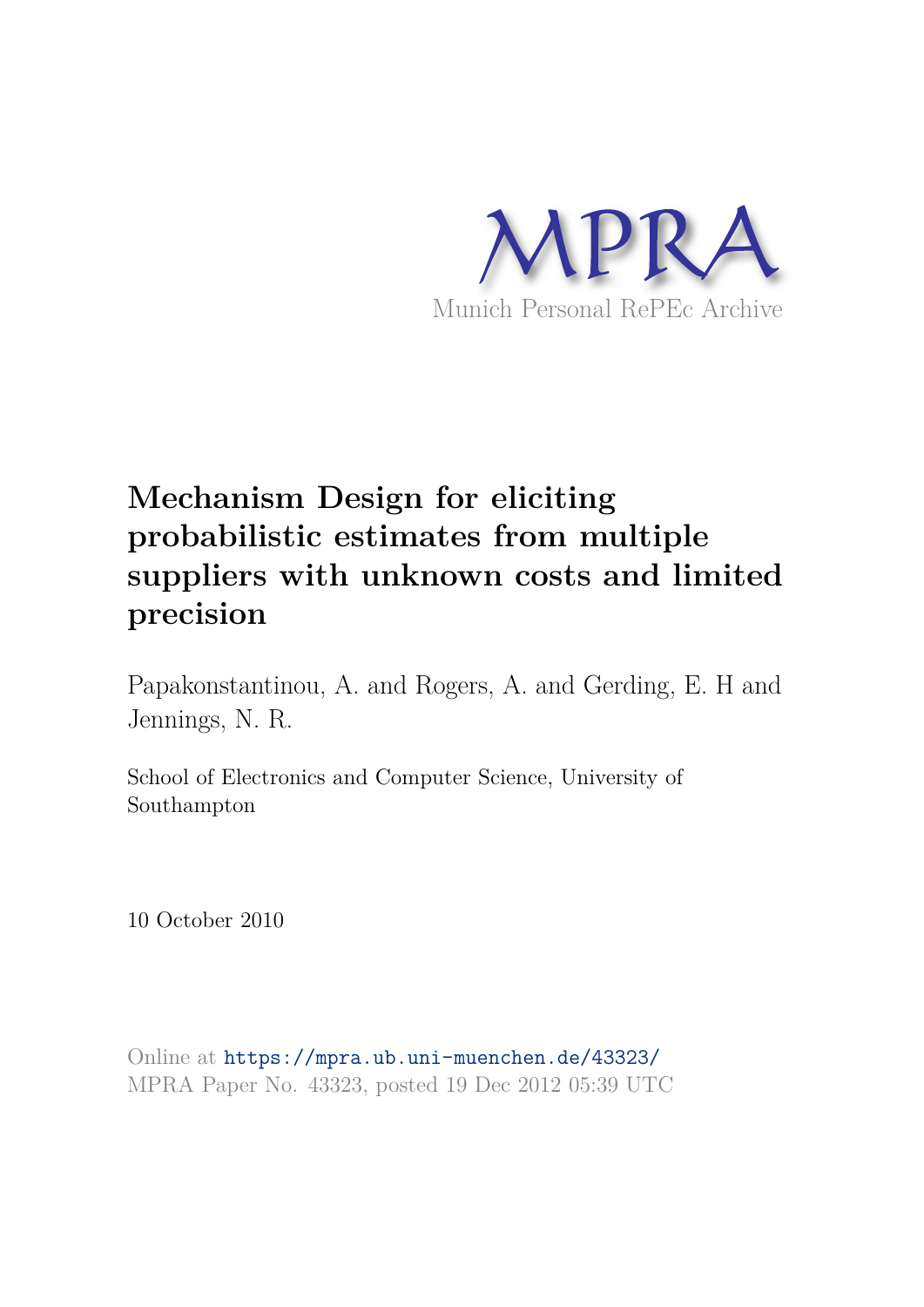# Mechanism Design for Eliciting Probabilistic Estimates from Multiple Suppliers with Unknown Costs and Limited Precision $<sup>1</sup>$ </sup>

A. Papakonstantinou, A. Rogers, E. H. Gerding and N. R. Jennings

School of Electronics and Computer Science, University of Southampton {ap06r,acr,eg,nrj}@ecs.soton.ac.uk

Abstract. This paper reports on the design of a novel two-stage mechanism, based on strictly proper scoring rules, that allows a centre to acquire a costly probabilistic estimate of some unknown parameter, by eliciting and fusing estimates from multiple suppliers. Each of these suppliers is capable of producing a probabilistic estimate of any precision, up to a privately known maximum, and by fusing several low precision estimates together the centre is able to obtain a single estimate with a specified minimum precision. Specifically, in the mechanism's first stage  $M$  from  $N$  agents are pre-selected by eliciting their privately known costs. In the second stage, these  $M$  agents are sequentially approached in a random order and their private maximum precision is elicited. A payment rule, based on a strictly proper scoring rule, then incentivises them to make and truthfully report an estimate of this maximum precision, which the centre fuses with others until it achieves its specified precision. We formally prove that the mechanism is incentive compatible regarding the costs, maximum precisions and estimates, and that it is individually rational. We present empirical results showing that our mechanism describes a family of possible ways to perform the pre-selection in the first stage, and formally prove that there is one that dominates all others.

#### 1 INTRODUCTION

The growth of the internet has facilitated large-scale open information systems in which multiple users and providers can autonomously exchange information. Thus, it is important to develop processes that will evaluate this information and will give some guarantees to its quality. This is particularly important in cases where the information in question is a probabilistic estimate or forecast whose generation involves some cost. Examples include online reputation systems where the information in question is the predicted quality of service delivered by a service provider (and the costs are incurred by storing and searching previous interaction histories), and forecasting services where the information is a prediction of some meteorological phenomena (and costs represent the computational expenses of running large scale prediction models). In such cases, there may be incentives for information providers to misreport their estimates or predictions, or to allocate less costly resources to their generation, if they can increase their own utility by doing so (e.g. by being rewarded for more precise estimates than

<sup>&</sup>lt;sup>1</sup> This research was undertaken as part of the EPSRC funded project on Market-Based Control (GR/T10664/01). This is a collaborative project involving the Universities of Birmingham, Liverpool and Southampton and BAE Systems, BT and HP.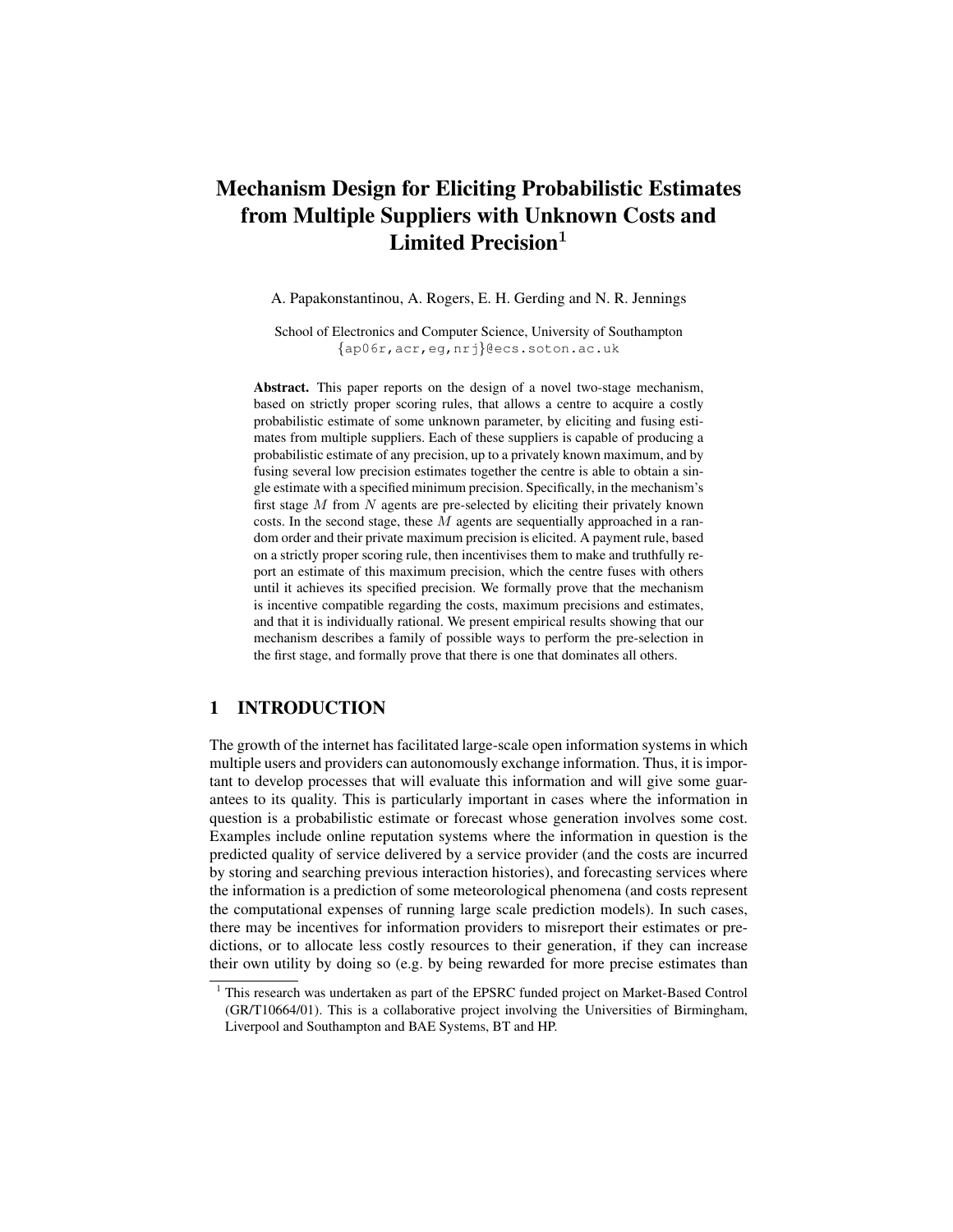they actually provide). Furthermore, information providers will typically have different capabilities, and thus may only be able to provide estimates up to a certain maximum precision (perhaps due to different computational resources or prediction methodologies). Thus, a potential user of this information is faced with three major challenges. First, it has to elicit the providers' private costs as well as its capabilities, in order to select those which can collectively provide an estimate of the required precision at the minimum cost. In doing so, it may have to fuse together several low precision estimates in order to produce an estimate of sufficiently high precision. Second, it must incentivise these providers to allocate sufficient costly resources into generating this estimate. Finally, it must incentivise the providers to truthfully report their estimates.

Against this background, a number of researchers have proposed the use of *strictly proper scoring rules* to address some of these challenges [1–3]. Mechanisms based on these scoring rules reward precise estimates or forecasts by taking into consideration the difference between an event's predicted and actual outcome (observed at some later stage) when issuing payments. In doing so, they incentivise agents to truthfully report their estimates in order to maximise their expected payment. Miller et al. extend these results and show that by appropriately scaling the scoring rule agents can be incentivised to commit costly resources for generating an estimate of a specific precision [4]. More recently, strictly proper scoring rules have been used to promote the honest exchange of beliefs between agents [5], and within reputation systems to promote truthful reporting of feedback regarding the quality of the experienced service [6].

However, in all the above approaches it is assumed that the costs of the agent providing the estimate or forecast is known by the centre. This is clearly not the case in the examples described above where these costs represent private information known only to each individual agent (since they are dependent on the specific computational resources available to that agent). This issue is addressed by Papakonstantinou et al., who introduce a two-stage mechanism, in which the centre first uses a reverse second price auction to identify a single agent that can provide the estimate with the lower cost, while in the second stage a scaled strictly proper scoring rule incentivises that agent to generate and truthfully report this estimate [7]. While this approach is effective in the specific case it considers, it relies on the assumption that the generation of the estimate is allocated to a single agent, and that this agent can provide an estimate of unlimited precision. In reality, this is unlikely to be the case. Agents will likely have different capabilities and this will be reflected in the maximum precision of the estimate that they can produce. Thus the centre may have to procure estimates from multiple agents and fuse them together to achieve its required precision. This fusion relies on the fact that combining independent unbiased estimates will always result in a fused estimate of greater precision than any of the individual ones (indeed, this relationship is additive in the case of Gaussian estimates [8]).

It is this challenge we address in this paper. Such an extension is challenging since procuring estimates from multiple agents results in an interdependent valuation setting with so-called allocative externalities, for which it has been shown that no standard mechanism exists which is both efficient and incentive compatible [9]. We address this by developing a two stage mechanism whereby the first stage incentivises the agents to truthfully reveal their costs to the centre, by pre-selecting  $M$  of the original  $N$  agents, and the second stage incentivises a further subset of these M agents to truthfully report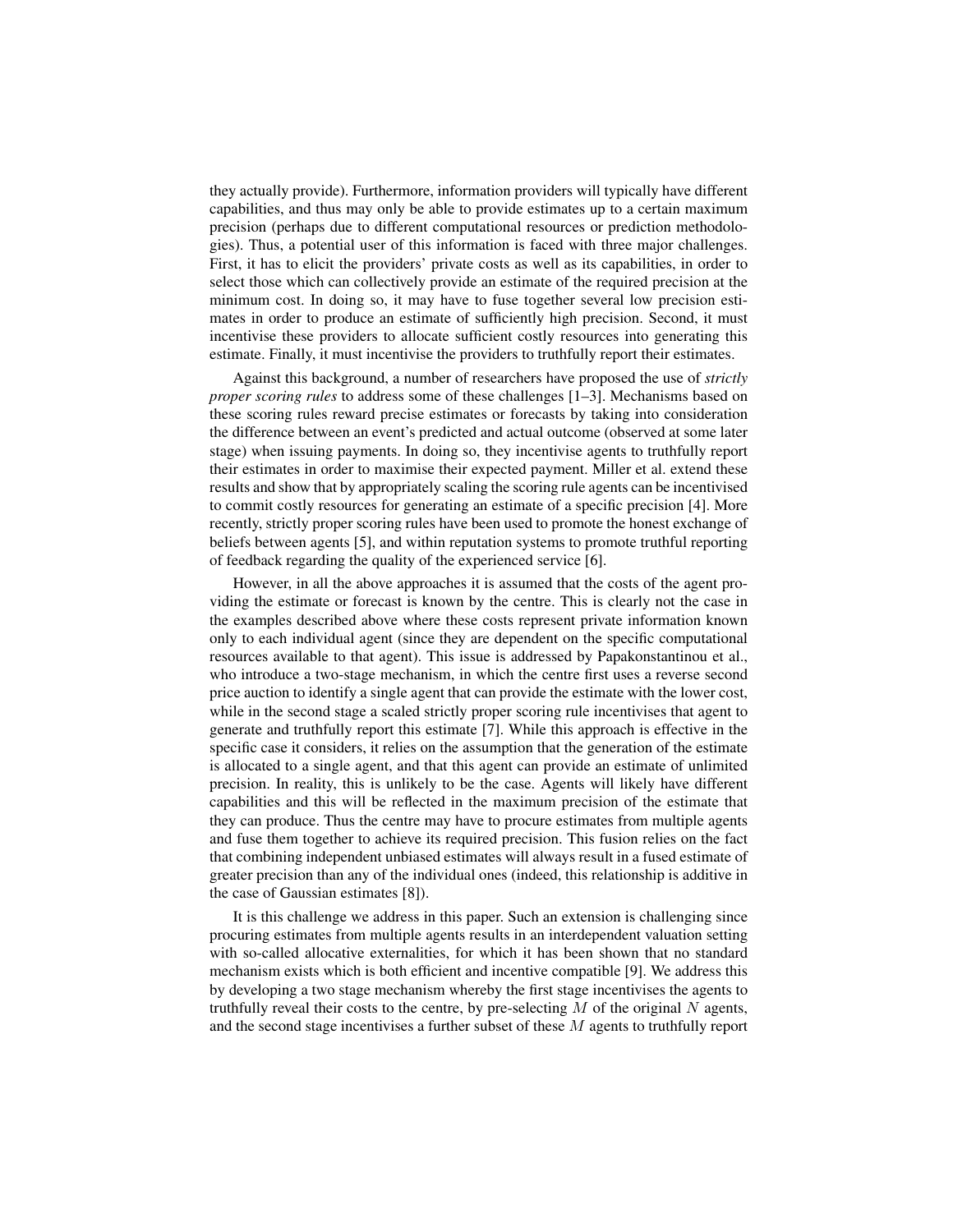their maximum precisions, and to generate estimates at those precisions. This mechanism is incentive compatible, but not efficient. Thus, we empirically compare several approaches to perform the pre-selection, and identify one that minimises this inefficiency. In more detail, in this paper we extend the state of the art in the following ways:

- We present a two stage mechanism in which a centre in the first stage asks the agents to report their costs and uses these costs to pre-select M agents. In the second stage the centre sequentially asks the pre-selected agents to report their maximum precisions and then to generate an estimate of precision equal to their reported maximum precision. These agents are paid for their estimates using an appropriately scaled strictly proper scoring rule, and this second stage proceeds iteratively until the centre has achieved its required precision (or it has run out of agents, in which case the centre will have to suffice with the closest precision to its required one).
- We prove that our mechanism is incentive compatible in costs, maximum precisions and estimates revealed, and that it is individually rational. Furthermore, we show that the agents maximise their expected utilities by generating estimates of precision equal to their reported maximum precisions.
- We introduce a family of processes by which the centre may pre-select  $M$  from N agents. Within this family, the centre divides the agents into groups of  $n \leq N$ agents, asks them to reveal their costs, and then selects the m cheapest agents. The  $(m+1)$ <sup>th</sup> cost is then used within the subsequent scoring rule payment. In a setting where costs are linear, we empirically evaluate this family for various values of the parameters  $n$  and  $m$ , and we calculate the total expected payment made by the centre, and the probability that it actually achieves its required precision,  $P(\theta_0)$ . We show both empirically and analytically that if the centre forms a single group of agents such that  $n = N$  and  $m = M$ , it minimises its expected total payment.

The rest of this paper is organised as follows: In section 2 we describe our setting in more detail, and in section 3 we present the necessary background on strictly proper scoring rules. In section 4 we detail the mechanism and formally prove its properties, before empirically evaluating the mechanism for various values of its parameters in section 5. We conclude in section 6.

# 2 ELICITING INFORMATION FROM MULTIPLE SOURCES

We now describe our setting in more detail. We assume that a centre is interested in acquiring a probabilistic estimate or forecast (such as the expected quality of a service within a reputation system or a forecast of the temperature in a weather prediction setting) with a minimum precision  $\theta_0$ , henceforth referred to as the required precision. We note that the centre derives no additional benefit if the estimate is of precision greater than  $\theta_0$ . Furthermore, we assume that there are  $N \geq 2$  rational and risk neutral agents that can provide the centre with an unbiased but noisy estimate or forecast, with mean  $\hat{x}_i$  and precision  $\theta_i$ . We model these agents' private estimates as conditionally independent. dent Gaussian random variables such that  $x_i \sim \mathcal{N}(x_0, 1/\theta_i)$ , where  $x_0$  is the true state of the parameter being estimated<sup>1</sup>. The true state,  $x_0$ , is unknown to both the centre and

<sup>&</sup>lt;sup>1</sup> Note that there is no requirement that the agents should truthfully reveal their true estimates and therefore, we will use a payment rule to incentivise them to do so.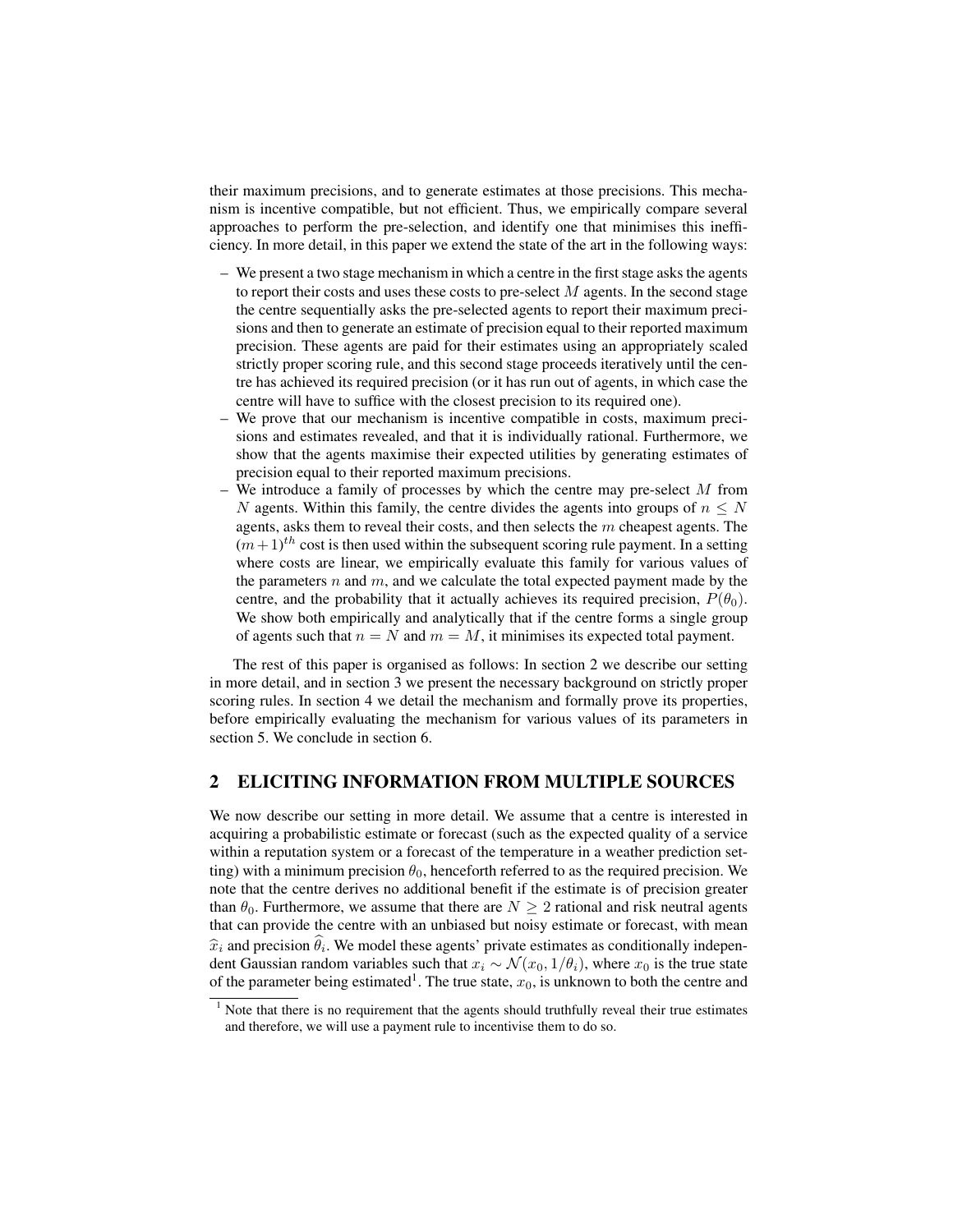the agents at the time that the estimate is requested, but becomes available to both at some time in the future.

We model the agents' cost of producing their estimate as a function of the precision of the estimate,  $c(\theta)$ . While the centre has no information regarding the agents' cost functions, we assume that all cost functions are convex (i.e.  $c_i''(\theta) \ge 0$ ), increasing and that  $c_i(0) = 0$ . We believe that these are realistic assumptions in all cases where there are diminishing returns as the precision increases. We do not assume that all agents use the same cost function, but we do demand that the costs of different agents do not cross or overlap (i.e. the ordering of the costs and their derivatives is the same over all precisions).

Finally, we assume that the maximum precision that each agent can provide is limited and is given by  $\theta_i^c$ . Thus, agents can produce estimates of any precision up to and including this maximum value (i.e.  $0 \le \theta_i \le \theta_i^c$ ). Given this limit, the centre may not be able to rely on a single agent to achieve its required precision, and may have to combine estimates of multiple agents.

To this end, in order to fuse  $k$  conditionally independent and unbiased probabilistic estimates,  $\{\widehat{x}_1, \ldots, \widehat{x}_k\}$  of possibly different precisions  $\{\widehat{\theta}_1, \ldots, \widehat{\theta}_k\}$ , into one estimate with mean  $\bar{x}$  and precision  $\bar{\theta}$ , the centre uses the standard result (see [8]):

$$
\bar{x}\bar{\theta} = \sum_{i=1}^{k} \widehat{x}_i \widehat{\theta}_i \quad \text{and} \quad \bar{\theta} = \sum_{i=1}^{k} \widehat{\theta}_i \tag{1}
$$

Note that for this fusion to be appropriate, agents must be incentivised to truthfully report both the means and precisions of their estimates. Now, given this model, the challenge is to design a mechanism in which the centre will be able to identify those agents that can provide their estimates at the lowest cost, and to provide a payment to these agents which will motivate them to truthfully report their maximum precisions and generate and truthfully report their estimates with precisions equal to their reported maximum precisions.

# 3 STRICTLY PROPER SCORING RULES

As previously discussed, strictly proper scoring rules have been used in computer science to elicit incentive compatible payments and to motivate agents to allocate costly resources into generating a probabilistic estimate or a forecast. However, the existing mechanisms are restricted to cases where either the cost functions are known or the centre is only interested in a single agent's estimate. Before we proceed to the analysis of our mechanism, which relaxes both these assumptions, we provide the essential background regarding strictly proper scoring rules. In brief, such rules are functions that are maximised when agents' predictions of a future event are close to the actual outcomes. Much of the literature concerns three specific rules:

- 1. Quadratic:  $S(x_0|r(x)) = 2r(x_0) \int_{-\infty}^{\infty} r^2(x)dx$
- 2. Spherical:  $S(x_0|r(x)) = r(x_0)/(\int_{-\infty}^{\infty} r^2(x)dx)^{1/2}$
- 3. Logarithmic:  $S(x_0|r(x)) = \log r(x_0)$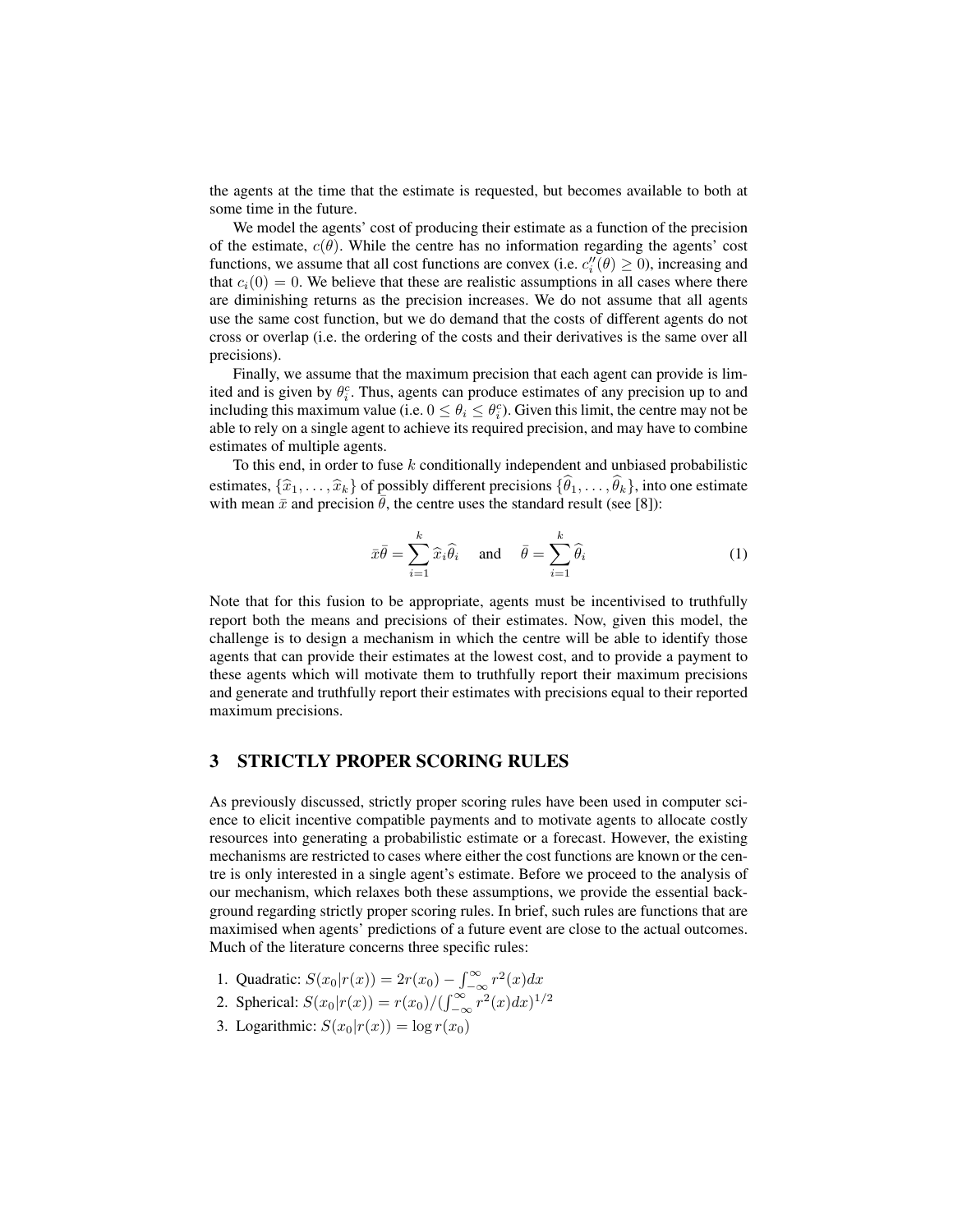where,  $S(x_0|r(x))$  is the payment given to an agent after it has reported its estimate, represented as probability density function  $r(x)$ , and  $x_0$  is the actual outcome observed.

Payments based upon strictly proper scoring rules not only reward accurate estimates, but also incentivise honest reporting of these estimates. That is, an agent will maximise its expected score, and hence the payment it receives, by reporting its true probabilistic estimate to the centre. Using that result, we can analytically calculate the score an agent expects to receive after generating an estimate of precision  $\theta$  and truthfully reporting it. The first step is to replace the general density function  $r(x)$ , with the Gaussian distributions,  $\mathcal{N}(x_0; x, 1/\theta)$ , and derive the following expressions:

- 1. Quadratic:  $S(x_0; x, \theta) = 2\mathcal{N}(x_0; x, 1/\theta) \frac{1}{2}$  $\sqrt{\frac{\theta}{\pi}}$
- 2. Spherical:  $S(x_0; x, \theta) = \left(\frac{4\pi}{\theta}\right)^{\frac{1}{4}} \mathcal{N}(x_0; x, 1/\theta)$
- 3. Logarithmic:  $S(x_0; x, \theta) = \log(N(x_0; x, 1/\theta))$

After integrating over the expected outcome,  $x_0$ , we derive an agent's expected score,  $S(\theta)$ , if it makes, and truthfully reports an estimate of precision  $\theta$ :

- 1. Quadratic:  $\overline{S}(\theta) = \frac{1}{2}$  $\sqrt{\frac{\theta}{\pi}}$
- 2. Spherical:  $\overline{S}(\theta) = \left(\frac{\theta}{4\pi}\right)^{\frac{1}{4}}$
- 3. Logarithmic:  $\overline{S}(\theta) = \frac{1}{2} \log \left( \frac{\theta}{2\pi} \right) \frac{1}{2}$

Note that the properties of the strictly proper scoring rules (i.e. the expected score being maximised when agents truthfully report their estimates) are maintained under an affine transformation. Indeed, Miller et al. make use of this observation and use a scaled scoring rule as a payment in order to elicit effort from an agent and to ensure individual rationality [4]. Thus, the agents' expected payment,  $\overline{P}(\theta)$ , is  $\overline{P}(\theta) = \alpha \overline{S}(\theta) + \beta$ , where  $\alpha$  and  $\beta$  are the scaling parameters.

In more detail, if a centre is interested in acquiring an estimate of precision  $\theta_0$ , it can choose the value of  $\alpha$  such that the agent's expected utility is maximised when it produces and truthfully reports an estimate of the required precision,  $\theta_0$ , such that:

$$
\alpha = \frac{c_t'(\theta_0)}{\overline{S}'(\theta_0)}\tag{2}
$$

Furthermore, the centre can use the constant  $\beta$  to ensure that it makes the minimum payment to the agent, while still ensuring that the mechanism is individually rational. This is done by ensuring that  $\overline{U}(\theta_0) = 0$ , thus giving:

$$
\beta = c_t(\theta_0) - \frac{c'_t(\theta_0)}{\overline{S}'(\theta_0)} \overline{S}(\theta)
$$
\n(3)

However, Miller et al. assumed that the agents' costs  $c_t$  are known to the centre. Now, Papakonstantinou et al. relaxed this assumption. They showed that by asking agents to declare their costs in the first stage of a two stage mechanism, selecting the cheapest agent but calculating the scaling parameters using the second lowest revealed cost led to an incentive compatible and individually rational mechanism, in which the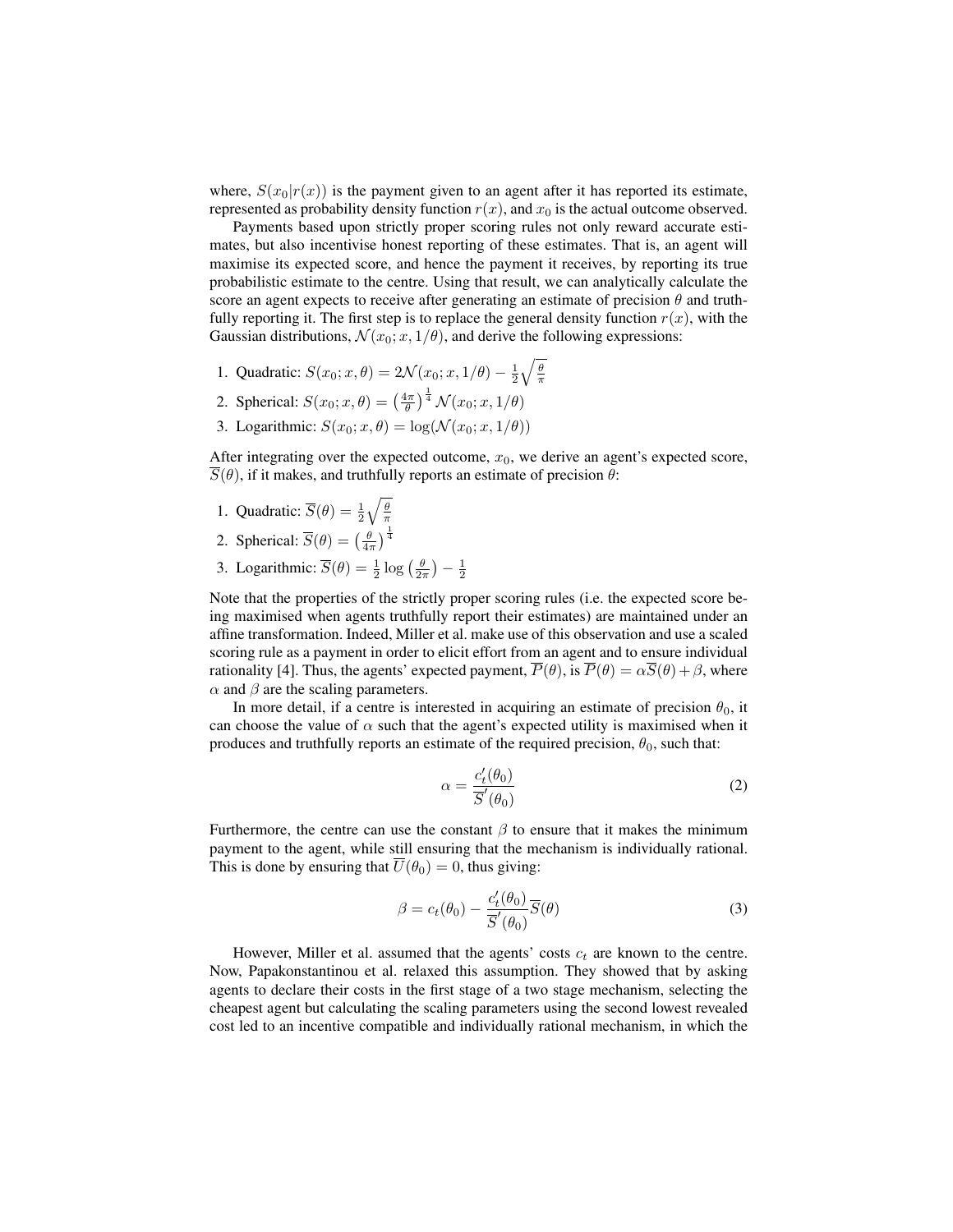selected agent produces an estimate of precision  $\theta^*$ , denoted by  $\theta^* = \text{argmax}_{\theta} \overline{U}(\theta)$ , which is greater or equal to  $\theta_0$  (with  $\theta^* = \theta_0$  when  $c_t = c_s$ ).

Against this backround, we extend the above mechanism so it can deal with the centre's need to combine multiple sources of information in order to get a more accurate estimate. In doing so, we relax the unrealistic assumption of this earlier work, that agents are capable of producing estimates with unlimited precision. In the following section, therefore, we introduce and analyse an iterative two-stage mechanism, which can be applied in the more realistic setting in which agents can only produce estimates up to a privately known maximum precision.

#### 4 THE MECHANISM

In this section, we develop our mechanism so that the precision of the resulting fused estimate is greater than or equal to the centre's required precision. To this end, in the first stage, the centre pre-selects  $M$  of the  $N$  available agents based on their reported costs. In the second stage, it sequentially asks them to reveal their private maximum precision, in an random order that is independent of their reported costs, until it achieves its required precision,  $\theta_0$ . It then incentivises these pre-selected agents to produce and truthfully report their estimates by using an appropriately scaled strictly scoring rule as the basis of each payment.

In more detail, our two-stage iterative mechanism proceeds as follows:

- First Stage
	- 1. The centre selects  $n \geq 2$  agents from the available N and asks them to report their cost functions  $\widehat{c}_i(\theta)$  with  $i \in \{1, \ldots, n\}.$
	- 2. The centre selects the  $m, (1 \leq m < n)$ , agents with the lowest costs, associates the  $(m+1)$ <sup>th</sup> cost with these agents and discards the remaining  $n-m$  agents.
	- 3. The centre repeats the above two steps until it has asked all  $N$  agents to report their cost functions. Note that when  $N$  is not exactly divisible by  $n$  and we have a single remainder, it is discarded. Otherwise in the final round the centre modifies *n* and *m* such that  $n = N \mod n$  and  $m = \min(m, n - 1)$ .
	- 4. We denote the total number of the agents pre-selected in this stage as M and note that its value depends on  $N$ ,  $n$  and  $m$ .
- Second Stage
	- 1. The centre sets its required precision  $\theta_r$  equal to  $\theta_0$ .
	- 2. The centre randomly selects one of the pre-selected agents and asks it to report its maximum precision  $\hat{\theta}_j^c$ , with  $j \in \{1, ..., M\}$ . It then asks the agent to produce an estimate of this precision and presents this agent with a scaled strictly proper scoring rule. The scaling parameters  $\alpha$  and  $\beta$  are determined using equations 2 and 3. However, within these expressions  $\hat{\theta}_{j}^{c}$  is used instead of  $\theta_0$ , and  $c_s$  (the cost associated with this agent in the preceding stage –  $(m+1)$ <sup>th</sup> cost in the group from which it was selected) is used instead of  $c_t$ . Hence, the scaling parameters are given by:

$$
\alpha_j = \frac{c'_s(\widehat{\theta}_j^c)}{\overline{S}'(\widehat{\theta}_j^c)} \quad \text{and} \quad \beta_j = c_s(\widehat{\theta}_j^c) - \frac{c'_s(\widehat{\theta}_j^c)}{\overline{S}'(\widehat{\theta}_j^c)} \overline{S}(\widehat{\theta}_j^c)
$$
(4)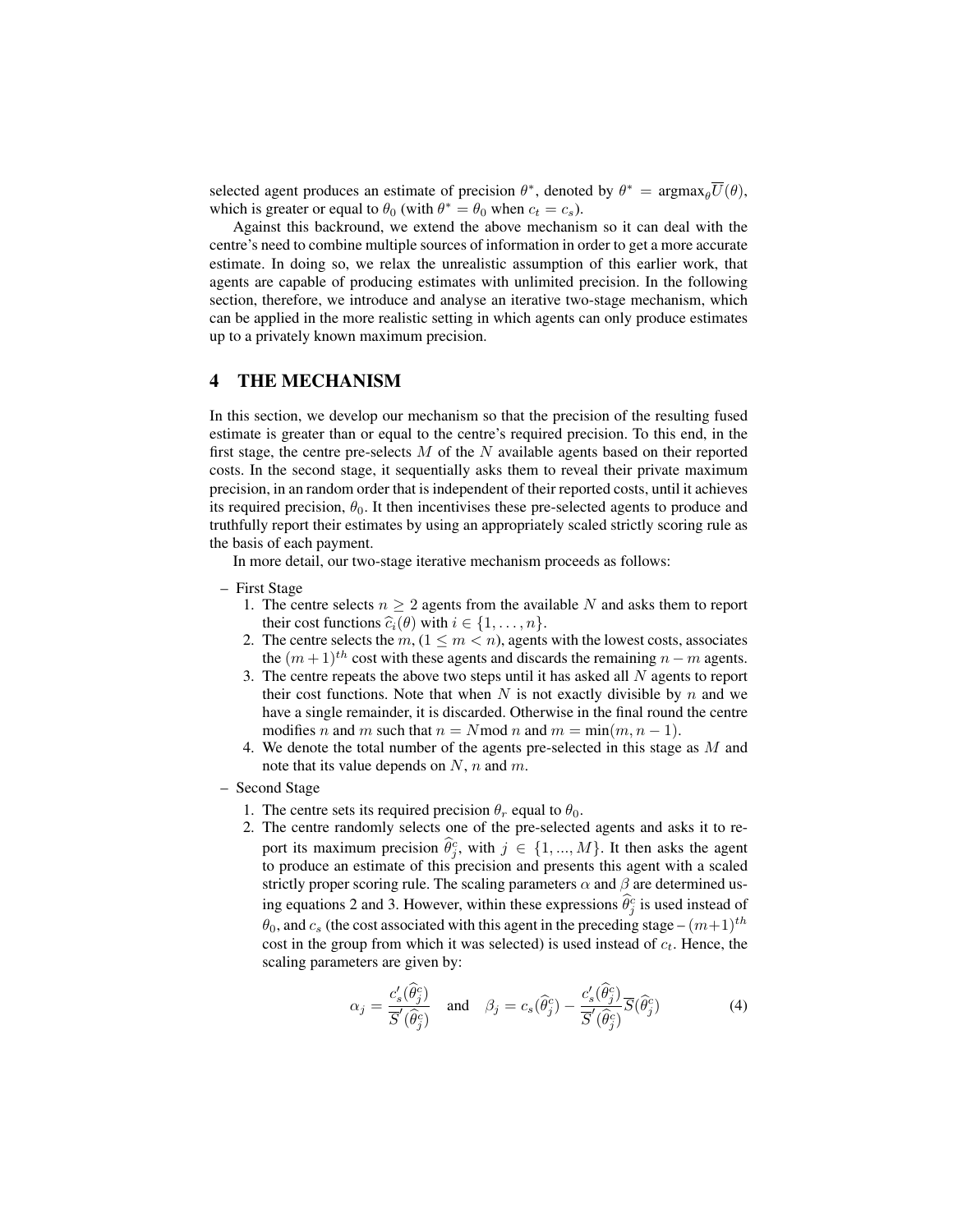- 3. The centre sets  $\theta_r = \theta_r \min(\theta_r, \hat{\theta}_j^c)$  and if  $\theta_r > 0$  it repeats step two of the second stage.
- 4. The pre-selected agents produce estimates  $x_j$  with precision  $\theta_j$  and report  $\hat{x}_j$ and  $\hat{\theta}_j$  to the centre<sup>2</sup>, which after observing the actual outcome,  $x_0$ , issues the following payments to each one of them:

$$
P_j(x_0; \hat{x}_j, \theta_j) = \alpha_j S_j(x_0; \hat{x}_j, \theta_j) + \beta_j
$$
\n(5)

with  $\alpha$  and  $\beta$  being already determined in step two of the second stage.

In the next section we will prove that this mechanism leads the agents to truthfully reveal their costs in the first stage (so that those which can produce the estimate at the lowest cost can be identified), and that the M pre-selected agents are incentivised to truthfully report their maximum precisions to the centre and subsequently make and truthfully report estimates of these precisions in the second stage. These properties are not obvious, and depend rather subtly on the details of the mechanism. For example, we note that if after asking all M agents for their maximum precisions, the centre does not achieve its required precision, the mechanism must proceed to the payment phase (step 4 in second stage). That is, the centre must commit to paying all pre-selected agents for their estimates at their reported maximum precisions, even if it does not acquire its required precision. Failure to observe this policy would lead agents to over-report their maximum precision, in order that some payment was received, and thus, the mechanism would thus would no longer be incentive compatible in terms of maximum precisions.

Furthermore, note that in step 2 of the first stage, the centre chooses the  $m$  agents with the lowest reported costs, and discards the remaining  $n-m$  agents. If these agents were not discarded, but were placed back into the pool of available agents, then the mechanism would no longer be incentive compatible in terms of costs; agents would have an incentive to over-report their costs, such that when they are eventually preselected, their payment rule will be calculated using a higher cost. Finally, in step 2 of the second stage, the centre must randomly ask the pre-selected agents to report their maximum precisions using an ordering which is independent of their reported costs. Failing to do so will undermine incentive compatibility in terms of costs of the first stage of the mechanism, thereby illustrating how the two stages interact.

# 5 PROOF OF THE MECHANISMS's PROPERTIES

Having detailed the mechanism, we now identify and prove its economic properties. Specifically, we show that:

- 1. The mechanism is incentive compatible with respect to the pre-selected agents' reported maximum precisions and reported estimates.
- 2. The mechanism is incentive compatible with respect to the agents' reported costs.
- 3. The mechanism is individually rational.

<sup>&</sup>lt;sup>2</sup> Note that we could restrict agents to report their estimates with precision  $\widehat{\theta}_{j}^c$ . However, as we shall show in section 5, under this mechanism the agents are automatically incentivise to report  $\widehat{\theta}_j = \widehat{\theta}_j^c$  anyway.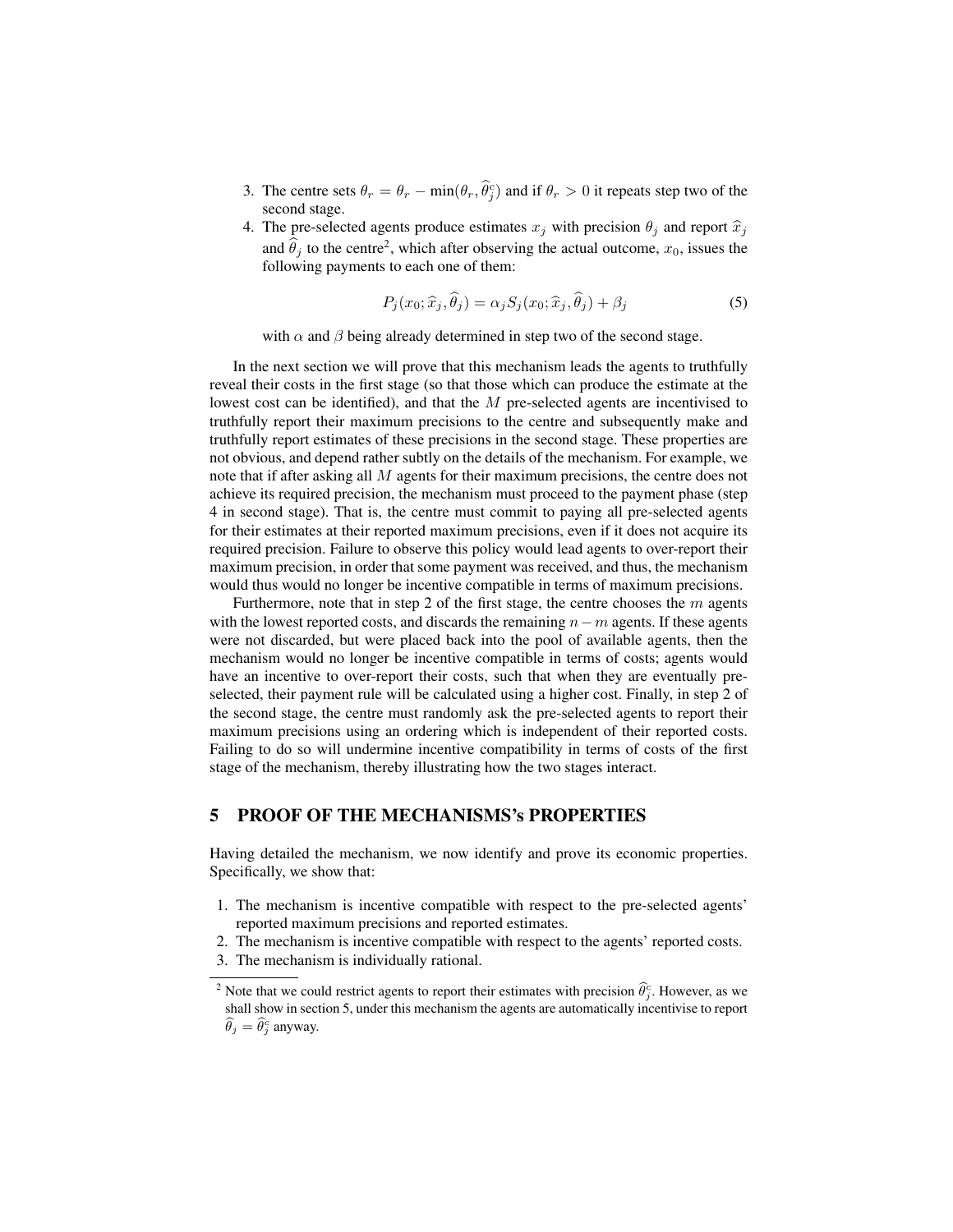Theorem 1 *The mechanism is incentive compatible with respect to the pre-selected agents' reported maximum precisions and reported estimates.*

*Proof.* Given the mechanism described above, when the agent reports its estimate, it must do so with the precision that it claimed was its maximum. Thus,  $\hat{\theta} = \hat{\theta}^c$ . Now, given the scaling of the scoring rules described in step 2 in the second stage of the mechanism, the expected utility of the agent, if it reports its maximum precision as  $\hat{\theta}^c$ , and subsequently produces an estimate of precision  $\theta$ , which it reports with precision  $\hat{\theta}^c$ , is denoted by  $\overline{U}(\theta, \hat{\theta}^c)$ , and given by:

$$
\overline{U}(\theta, \widehat{\theta}^c) = \frac{c'_s(\widehat{\theta}^c)}{\overline{S}'(\widehat{\theta}^c)} \left( \overline{S}(\theta, \widehat{\theta}^c) - \overline{S}(\widehat{\theta}^c) \right) + c_s(\widehat{\theta}^c) - c_t(\theta)
$$
\n(6)

where  $\overline{S}(\theta, \hat{\theta}^c)$  is the agent's expected score for producing an estimate of precision  $\theta$ and reporting its precision as  $\hat{\theta}^c$ . Furthermore,  $\overline{S}(\hat{\theta}^c)$  is the agent's expected score for producing and truthfully reporting an estimate of precision  $\hat{\theta}^c$ ,  $c_t(.)$  is the true cost function of the agent, and  $c_s(.)$  is the cost function used to produce the scoring rule (i.e. the  $(m+1)$ th lowest revealed cost in the group from which the agent was pre-selected). Taking the first derivative of this expression with respect to  $\hat{\theta}^c$  gives:

$$
\frac{d\overline{U}(\theta,\widehat{\theta}^c)}{d\widehat{\theta}^c} = \frac{d}{d\widehat{\theta}^c} \left(\frac{c'_s(\widehat{\theta}^c)}{\overline{S}'(\widehat{\theta}^c)}\right) \left(\overline{S}(\theta,\widehat{\theta}^c) - \overline{S}(\widehat{\theta}^c)\right) + \frac{c'_s(\widehat{\theta}^c)}{\overline{S}'(\widehat{\theta}^c)} \overline{S}'(\theta,\widehat{\theta}^c) \tag{7}
$$

Now, since S is a strictly proper scoring rule, then  $\overline{S}(\theta, \widehat{\theta}^c) = \overline{S}(\widehat{\theta}^c)$  and  $\overline{S}'(\theta, \widehat{\theta}^c) = 0$ when  $\theta = \widehat{\theta}^c$ . Hence:

$$
\left. \frac{d\overline{U}(\theta, \widehat{\theta}^c)}{d\widehat{\theta}^c} \right|_{\widehat{\theta}^c = \theta} = 0 \tag{8}
$$

and thus, the utility of the agent is maximised when it reveals as its maximum precision, the precision of the estimate that it subsequently produces<sup>3</sup>.

We now show that it will actually produce an estimate of precision equal to its maximum precision. To this end, we note that when  $\hat{\theta}^c = \theta$ , the expected utility of the agent is given by:

$$
\overline{U}(\theta) = c_s(\theta) - c_t(\theta) \tag{10}
$$

$$
\frac{d^2 \overline{U}(\theta, \widehat{\theta}^c)}{d(\widehat{\theta}^c)^2}(\widehat{\theta}^c = \theta) = \frac{c_s'(\widehat{\theta}^c)}{\overline{S}'(\widehat{\theta}^c)} \overline{S}''(\theta, \widehat{\theta}^c) - c_s''(\widehat{\theta}^c) + \frac{c_s'(\widehat{\theta}^c)}{\overline{S}'(\widehat{\theta}^c)} \overline{S}''(\widehat{\theta}^c)
$$
(9)

Now, the first term of equation 9 is negative because  $S$  is strictly proper, and this implies that  $\overline{S}''(\theta, \widehat{\theta}^c)$  is negative at  $\theta = \widehat{\theta}^c$ . Furthermore,  $c_s'(\widehat{\theta}^c)$  is positive, assuming convexity of the cost function, and  $\overline{S}''(\hat{\theta}^c)$  is negative assuming concavity of the scoring rule. Hence, the second derivative is negative at  $\hat{\theta}^c = \theta$ .

<sup>&</sup>lt;sup>3</sup> For completeness, we confirm that the second derivative is negative at  $\theta = \hat{\theta}^c$ . To this end, the second derivative is given by: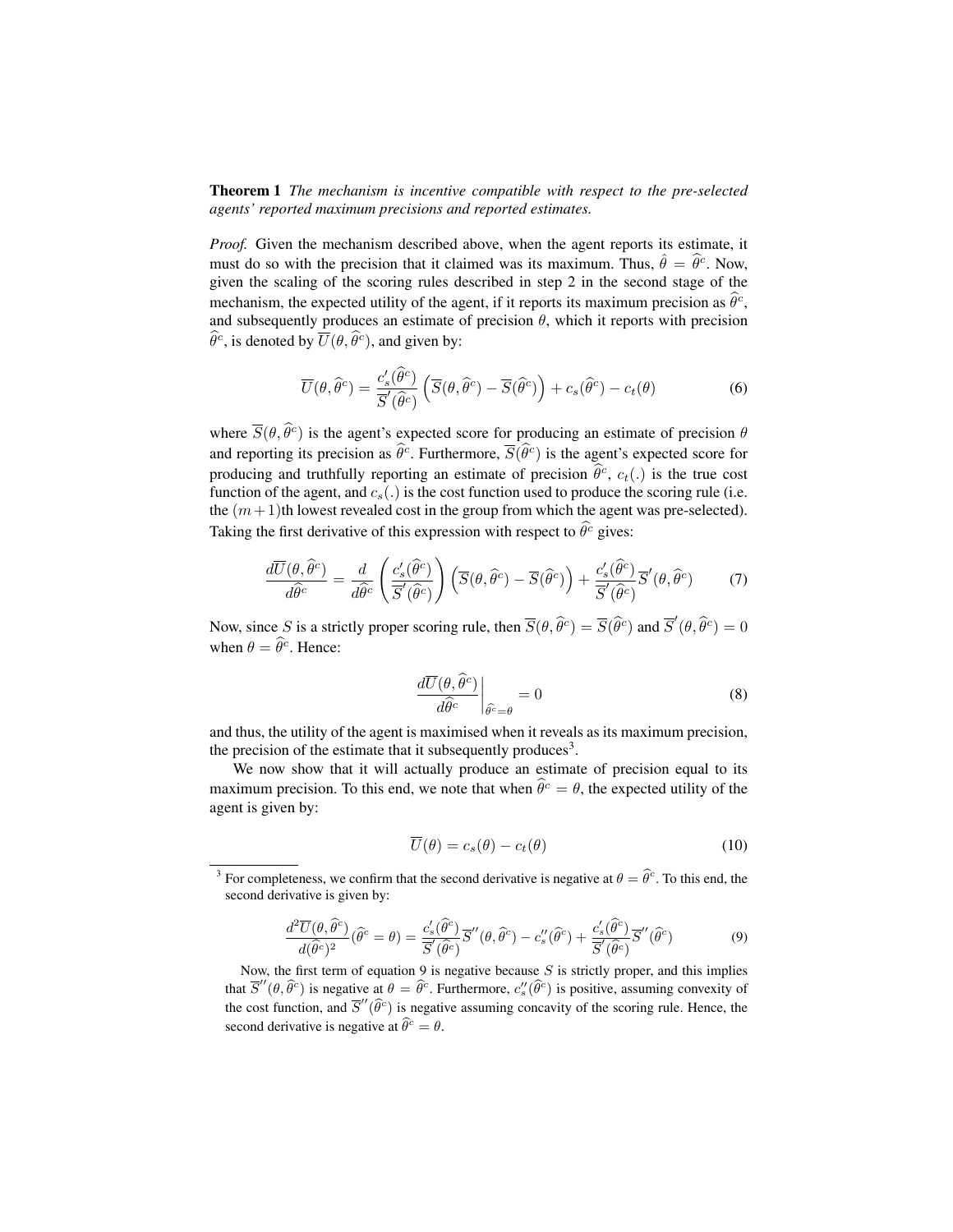Since  $c_s(.)$  and  $c_t(.)$  do not cross or overlap, and  $c'_s(\theta) > c'_t(\theta)$ , then  $\overline{U}(\theta)$  is a strictly increasing function. Thus the agent will maximise its expected utility by producing an estimate at its maximum precision, and thus,  $\theta = \theta^c$ , and hence,  $\hat{\theta}^c = \hat{\theta} = \theta^c$ , as required.

#### Theorem 2 *The mechanism is incentive compatible with respect to the agents' reported costs.*

*Proof.* We prove this by contradiction and consider two cases depending on whether or not an agent is pre-selected in the first stage of the mechanism as a result of its misreporting. Let  $c_t(.)$  and  $\hat{c}(.)$  denote an agents' true and reported cost functions respectively. Furthermore, let  $c_s(.)$  denote the cost function used to scale the scoring rule if that agent is among the  $m$  agents with the lowest reported costs in its group of  $n$ agents in the first stage of the mechanism (i.e.  $c_s(.)$ ) is the  $(m+1)^{th}$  cost of that group).

First, suppose that the agent's misreporting does not affect whether it is pre-selected or not. In this case, had the agent been pre-selected, its payment would have been based on the  $(m + 1)<sup>th</sup>$  cost of its group and therefore independent of its own report. Conversely, had the agent not been pre-selected, it would have received zero utility, since the remaining  $n - m$  agents, of a group of initially n agents, that are not pre-selected are discared. Hence, there is no incentive to misreport.

Second, suppose that the agent's misreporting affects whether that agent is preselected or not. There are now two cases: (1) the agent is pre-selected by misreporting but would have not been if it was truthful, (i.e.  $c_t(\hat{\theta}^c) > c_s(\hat{\theta}^c)$  and  $\hat{c}(\hat{\theta}^c) < c_s(\hat{\theta}^c)$ ), and (2) the agent is not pre-selected by misreporting but would have been if truthful (i.e.  $c_t(\hat{\theta}^c) < c_s(\hat{\theta}^c)$  and  $\hat{c}(\hat{\theta}^c) > c_s(\hat{\theta}^c)$ ).

Case (1). Since the true cost  $c_t(\hat{\theta}^c) > c_s(\hat{\theta}^c)$ , it follows directly from theorem 1 that the expected utility  $\overline{U}(\theta) = c_s(\theta) - c_t(\theta)$  is strictly negative, irrespective of  $\theta$ . Therefore, the agent could do strictly better by reporting truthfully in which case the expected utility is zero.

Case (2). In this case the agent would have been pre-selected if it was truthful, but now receives a utility of zero since it hasn't been pre-selected due to its misreporting. To show that this type of misreporting is suboptimal, we need to show that, when  $c_t(\hat{\theta}^c)$  <  $c_s(\hat{\theta}^c)$ , an agent benefits from being pre-selected, since it may then be asked to generate an estimate at its reported maximum precision,  $\hat{\theta}^c$ . It follows directly from theorem 1 that  $\overline{U}(\hat{\theta}^c) = c_s(\hat{\theta}^c) - c_t(\hat{\theta}^c) > 0$  when  $c_t(\hat{\theta}^c) < c_s(\hat{\theta}^c)$ , and therefore there is no incentive for an agent that would have been pre-selected to misreport its cost function. ⊓⊔

#### Theorem 3 *The mechanism is interim individually rational.*

*Proof.* Due to theorem 2, we can assume that all agents, and consequently those preselected, will report their true cost functions, and therefore  $c_t(\theta) \leq c_s(\theta)$ . In theorem 1 we show that the expected utility  $\overline{U}(\theta) = c_s(\theta) - c_t(\theta)$  is strictly non-negative, irrespective of  $\theta$ . Therefore, the expected utility of a pre-selected agent that generates an estimate of precision equal to its reported maximum precision  $\hat{\theta}^c$ , is strictly non-negative  $(i.e. \overline{U}(\hat{\theta}^c) \ge 0)$ , and hence the mechanism is *interim* individually rational. Note that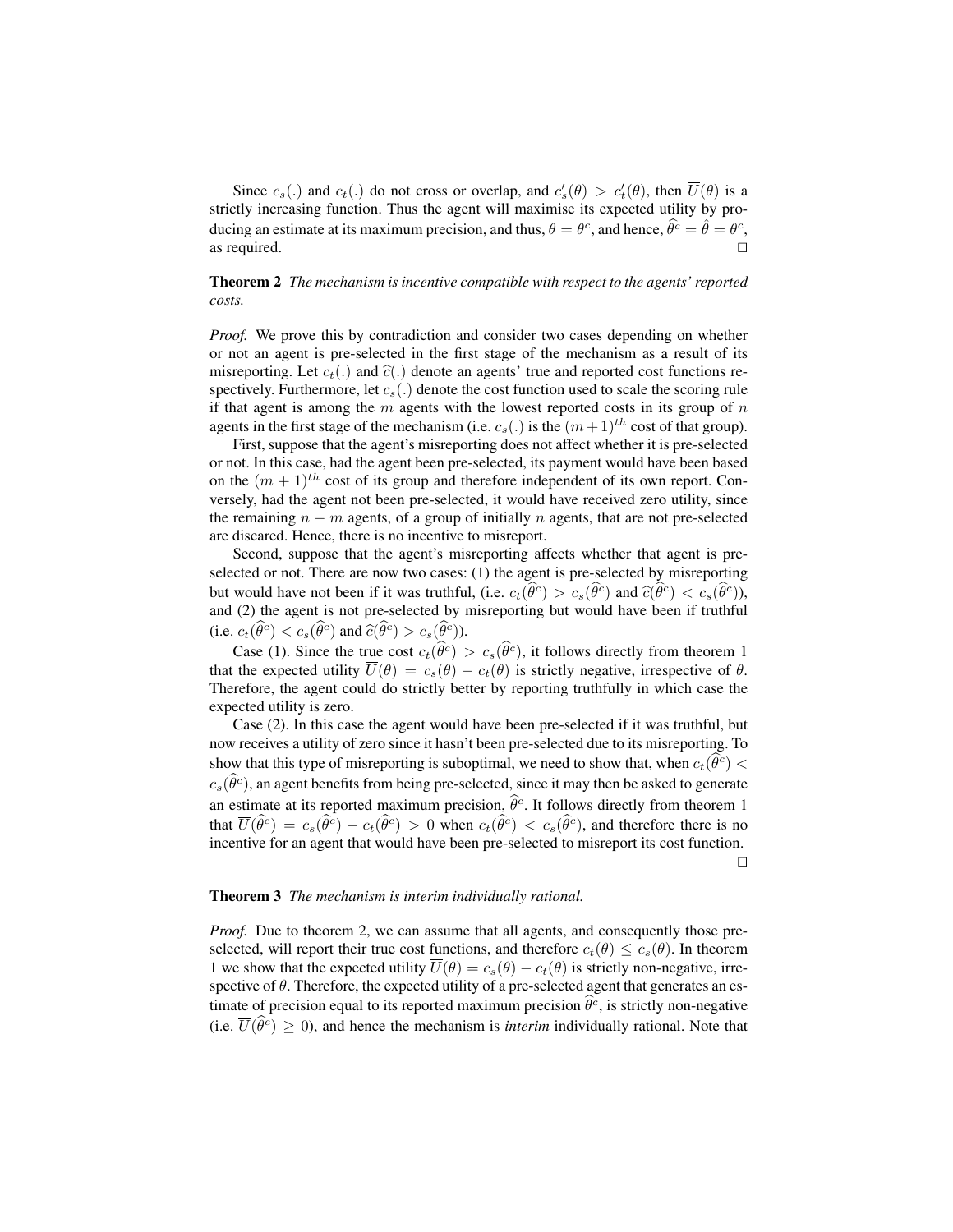the mechanism is *interim* individually rational, since the utility is non-negative in expectation but there may be instances, in which the payment could be negative if the prediction turns out to be far from the actual outcome. Setting  $\beta$  in the second stage, such that the payments are always positive, would make the mechanism ex-post individually rational. However, this would then violate the incentive-compatibility property since the agents could receive positive payoffs by misreporting their cost functions in the first stage. □

# 6 EMPIRICAL EVALUATION

Having proved the economic properties of the mechanism, we present empirical results for a specific scenario in order to explore the effect that the parameters  $n$  and  $m$ have on the centre's total payments, and whether or not it obtains its required precision. In more detail, in this scenario the cost functions are represented by linear functions, given by  $c_i(\theta) = c_i\theta$ , where  $c_i$  are independently drawn from a uniform distribution  $c_i \sim U(1, 2)$ . The maximum precisions of the selected agents,  $\theta_i^c$ , are independently drawn from another uniform distribution  $\theta_i^c \sim \mathcal{U}(0, 1)$  and finally the centre's required precision,  $\theta_0$ , is equal to 1.7 in order to generate representative results whereby the probability of achieving the required precision,  $P(\theta_0)$ , covers a broad range of values in  $[0, 1]$ . Finally, we restrict our analysis to the use of spherical scoring rule, as Papakonstantinou et al. have shown that among the quadratic, spherical and logarithmic rules, this scoring rule is the most appropriate choice for a centre that is attempting to minimise its payment [7].

To this end, for  $N = 7$  we explore all possible combinations of n and m given the constraints that  $2 \leq n < N$  and  $1 \leq m < n$ . For each combination, we simulate the mechanisms  $10<sup>7</sup>$  times and for each iteration we record whether the centre was successful in acquiring an estimate at its required precision, and the sum of all the payments it issued to those agents who were asked to produce an estimate. In figure 1 we plot, for each possible combination of n and m, the probability of acquiring the required precision and the total payment made by the centre. We note that given the number of iterations that we perform, the standard error in the mean values plotted are much smaller than the symbol size shown in the plot, and thus, we omit them.

We show the results of these experiments in figure 1, in which each possible combination of  $n$  and  $m$  is indicated with an identical marker. However, we differentiate the case where  $n = N$  and the reason for this shall become clear shortly. Furthermore, we also indicate the case where the centre has full information of the agents' costs and maximum precisions, and may thus optimally select the agents it needs in order to ensure that  $\theta_0$  is achieved at the minimum cost. This case represents an upper bound for the mechanism, since the centre can now maximise its probability of achieving its required precision by selecting all the available  $N$  agents.

Now, regarding figure 1, we first note that many possible combinations of  $n$  and m give rise to the same value of  $P(\theta_0)$ , and thus the family of possible pre-selection methods fall into 6 distinct columns. This is because this probability depends only on the number of agents that are pre-selected (denoted by  $M$ ) and many of these combinations result in the same number of agents being pre-selected (i.e. if  $N = 7$ , both  $n = 4$ ,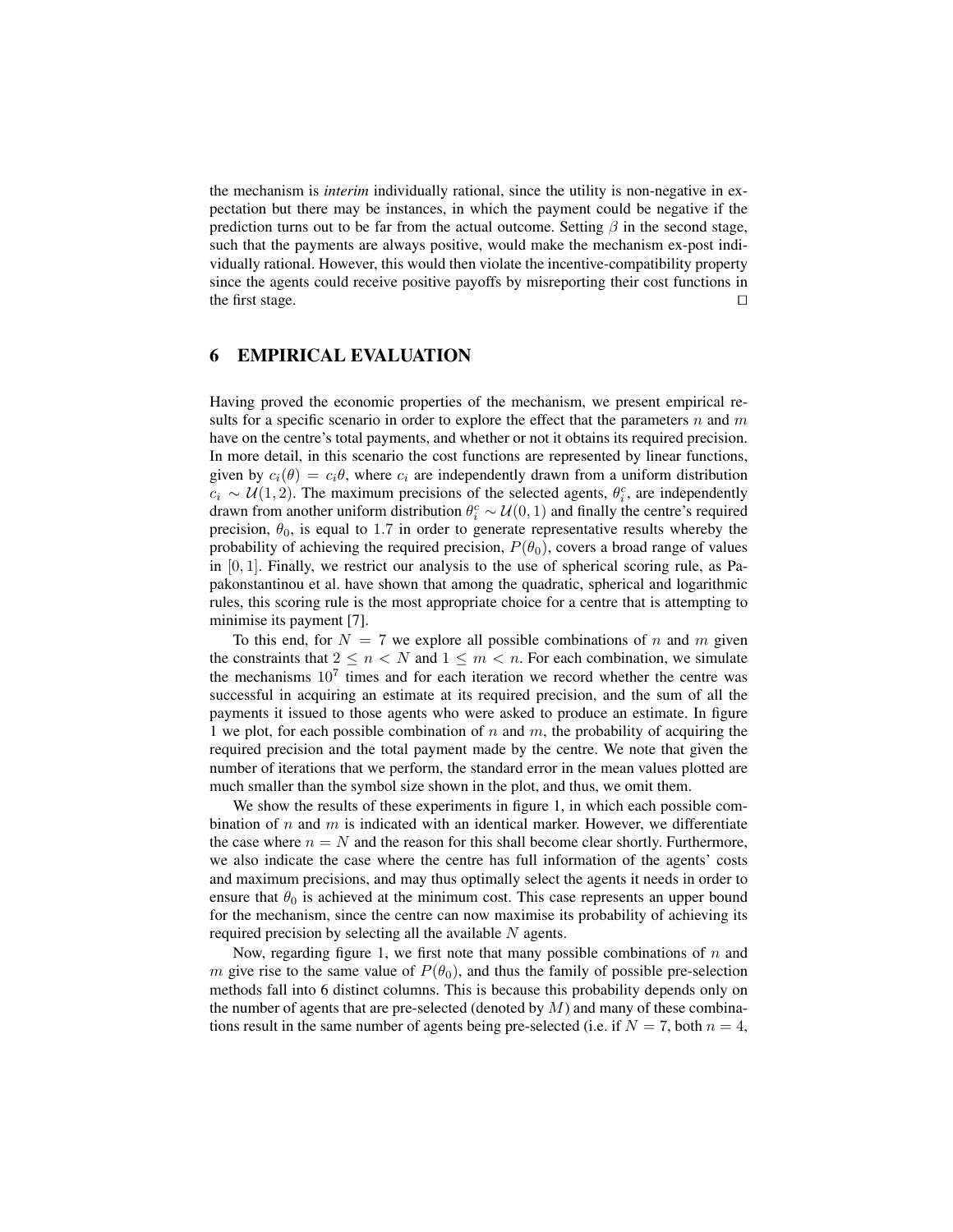

Fig. 1. Centre's probability of achieving the required precision and the mean total payment it has to issue.

 $m = 2$  and  $n = 5$ ,  $m = 3$  result in  $M = 4$ ). In the following theorem, we show that this probability increases, as the number of the pre-selected agents increases:

Theorem 4 *The probability the centre has of achieving its required precision increases as* M *increases.*

*Proof.* We consider the sum  $\Theta$  of M independent and uniformly distributed random variables  $\theta_i^c \sim \mathcal{U}(0, 1)$  which denote the agents' maximum precisions. If  $\Theta$  is a random distribution such that  $\Theta = \theta_1^c + ... + \theta_M^c$ , its cumulative distribution allows us to calculate  $P(\Theta \geq \theta_0)$  as follows:

$$
P(\Theta \ge \theta_0) = \begin{cases} 1 - \frac{1}{M!} \sum_{i=0}^{\lfloor \theta_0 \rfloor} (-1)^i {M \choose i} (\theta_0 - i)^M & 0 \le \theta_0 \le M \\ 0 & \theta_0 > M \end{cases}
$$
(11)

and it is easy to verify that this is an increasing function in  $M$ . □

Second, note that for each possible value of M, the case where  $n = N$  and  $m = M$ dominates all other combinations of  $n$  and  $m$  (i.e. it results in the lowest mean total payment). This case corresponds to a single selection stage in which  $M$  agents are pre-selected directly from the original  $N$  in a single step. This result is demonstrated empirically in figure 1, and we present an analytical proof for the specific case that we consider here: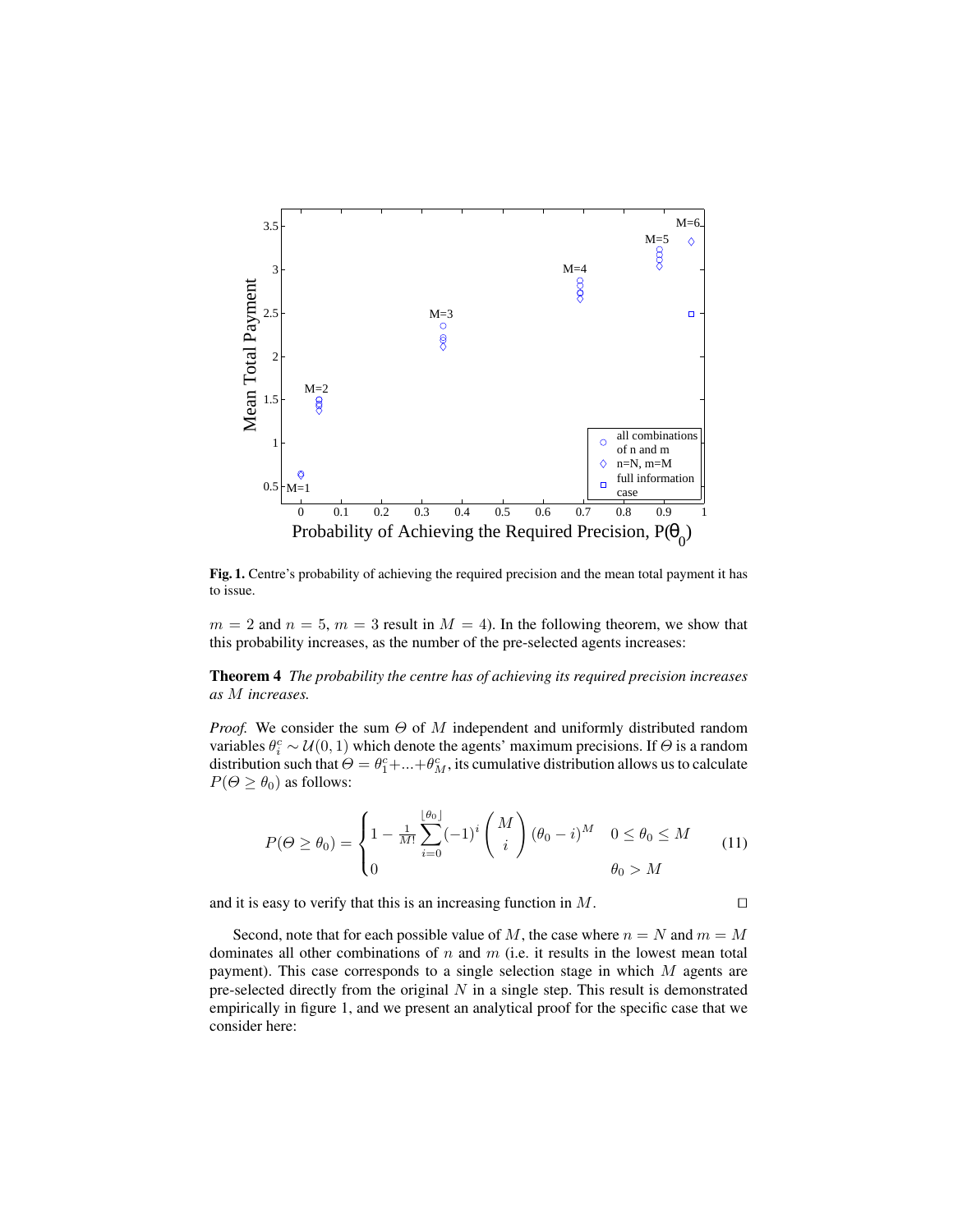Theorem 5 *In a setting with linear cost functions, where agents' costs and maximum precisions are independently drawn from uniform distributions, for a given probability of achieving*  $\theta_0$ *, the centre minimises its expected total payment when*  $n = N$  *and*  $m = M$ .

*Proof.* Given the mechanism and setting described above, we first note that when the costs of the agents are represented by linear functions, then  $c_i(\theta) = c_i \theta$ , and hence,  $c_i'(\theta) = c_i$ . Using this result within the scaling parameters of the payment rule described in step two of the second stage of the mechanism, gives the result:

$$
\alpha_j = \frac{c_s}{\overline{S}'(\widehat{\theta}_j^c)} \quad \text{and} \quad \beta_j = c_s \widehat{\theta}_j^c - \frac{c_s}{\overline{S}'(\widehat{\theta}_j^c)} \overline{S}(\widehat{\theta}_j^c)
$$
 (12)

Thus, both  $\alpha$  and  $\beta$  are proportional to  $c_s$ , and hence the payment to any agent is also proportional to the cost used in the calculation of the scaling parameters. Secondly, we note that due to the random selection of agents within the second stage of the mechanism, the precision of the estimate generated by any agent is independent of the cost used to generate its payment rule. Hence, the expected total payment to the agents is proportional to the mean cost used to generate their payment rules.

Now, the costs used to generate the payment rule of any agent is the  $(m + 1)<sup>th</sup>$ lowest reported cost when  $m$  agents are pre-selected from  $n$ . Thus, in order to show that setting  $n = N$  and  $m = M$  minimises the expected total payment of the centre, we must simply show that the expected value of the  $(M + 1)^{th}$  cost when pre-selecting M agents from  $N$ , is lower than any other combination. To do so, we note that if the costs of the agents are i.i.d. from the standard uniform distribution<sup>4</sup>, and the agents report truthfully (as they are incentivised to do), then the density function that describes the  $(m+1)^{th}$  cost, denoted by  $C_{m+1:n}$ , is given by:

$$
c_{m+1:n}(u) = \frac{n!}{m!(n-m-1)!}u^m(1-u)^{n-m-1}, \quad 0 \le u \le 1
$$
 (13)

and Arnold et al. show that the mean of this distribution is simply  $\frac{m+1}{n+1}$  [10]. Thus, we now prove that the  $(M + 1)^{th}$  cost when pre-selecting all M agents directly from N is less than the expected cost that results from first pre-selecting  $m$  agents from  $n$  and then pre-selecting the remaining  $M - m$  agents from  $N - n$ . Thus, we must must prove the inequality:

$$
\left(\frac{M+1}{N+1}\right) \le \frac{m}{M} \left(\frac{m+1}{n+1}\right) + \frac{M-m}{M} \left(\frac{M-m+1}{N-n+1}\right) \tag{14}
$$

subject to the constraints that  $M < N$ ,  $m < n$  and  $N - n > M - m$ , and we note that if it holds in this case, then it holds for all possible combinations of  $n$  and  $m$ .

A first step towards the proof of equation 14, is performing the following substitutions:

$$
a=m, b=M-m, c=n, d=N-n
$$

<sup>&</sup>lt;sup>4</sup> For notational simplicity we shall assume that the costs are drawn from  $\mathcal{U}(0, 1)$ , but we note that the proof is valid for a uniform distribution of any support.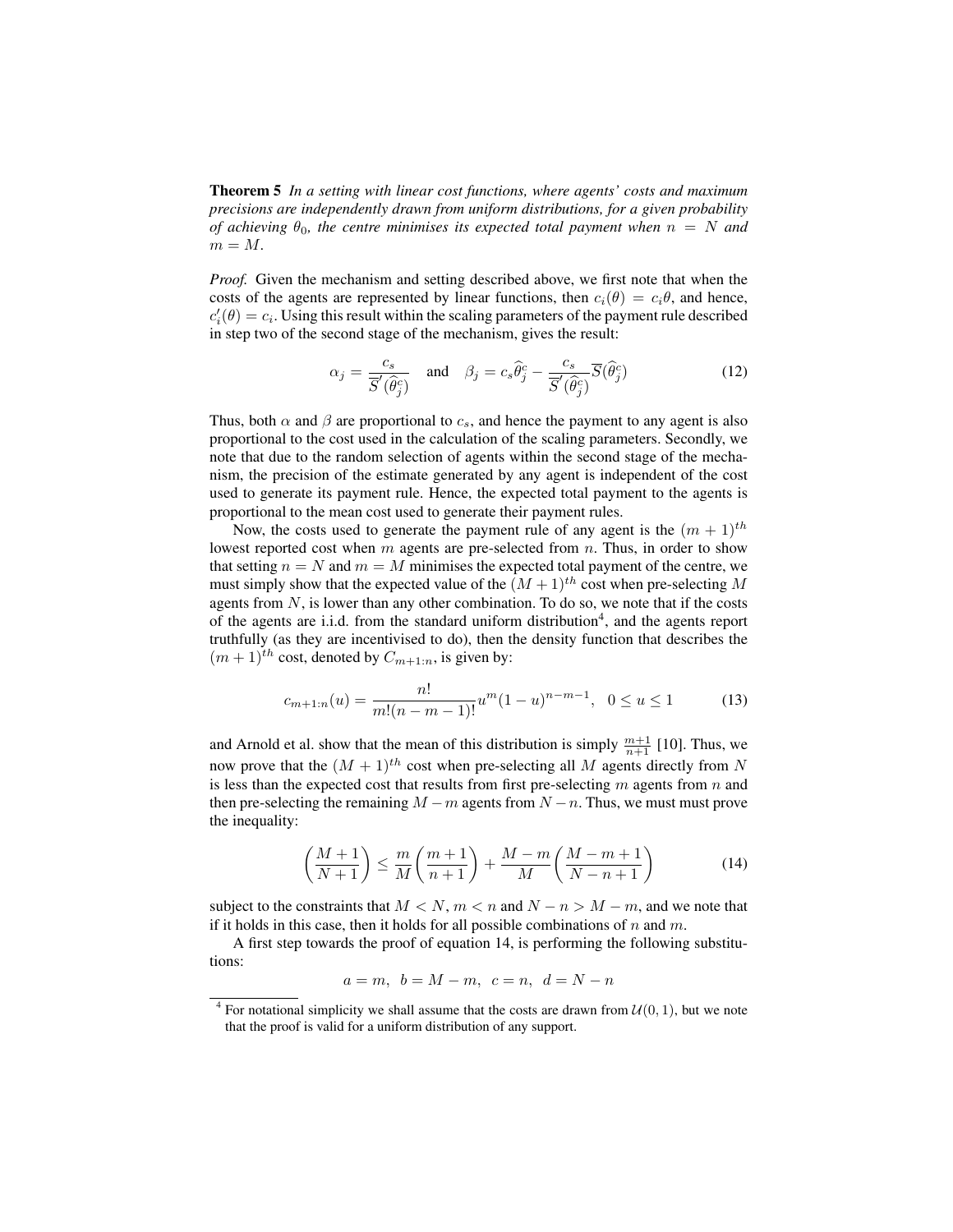and now equation 14 takes the following form:

$$
\frac{(a+b)(a+b+1)}{c+d+1} \le \frac{a(a+1)}{c+1} + \frac{b(b+1)}{d+1}
$$
(15)

with  $a, b, c, d \geq 0$ ,  $a < c$ , and  $b < d$ .

Now, by multiplying all fractions in equation 15 to obtain a common denominator,  $(c+)$  $1\left(\frac{d+1}{c+d+1}\right)$ , and noting that this denominator is positive, translates equation 15 into the following condition:

$$
(a+b)(a+b+1)(c+1)(d+1)
$$
  
-a(a+1)(c+d+1)(d+1)  
-b(b+1)(c+d+1)(c+1) \le 0 (16)

We can rearrange this expression into the form:

$$
F_1(a, b, c, d) + F_2(a, b, c, d) + F_3(a, b, c, d) \le 0
$$
\n<sup>(17)</sup>

where:

$$
F_1(a, b, c, d) = -(d \cdot a - b \cdot c)^2
$$
\n(18)

$$
F_2(a, b, c, d) = -b(c - a)^2 - b^2(c - a) - a(d - b)^2 - a^2(d - b)
$$
 (19)

$$
F_3(a, b, c, d) = a(b - d) + b(a - c)
$$
\n(20)

Now, it is easy to verify that  $F_1, F_2$ , and  $F_3$  are all negative given the initial constraints that  $a, b, c, d \geq 0, a \leq c$  and  $b \leq d$ . Hence, it follows that equation 17 is negative. □

Finally, we note that the full information case (shown in figure 1 as a square) results in the highest probability of achieving the required precision. This is expected as in this case the centre has the option selecting all  $N$  agents to generate estimates, whereas the requirement to pre-select agents to incentivise them to truthfully report their costs limits our mechanism to using at most  $N - 1$  agents. We also note that the full information case results in significantly lower total payments to the agents since in this case the centre is able to select those agents with the lowest costs to generate the estimates, and it need only pay them sufficient to ensure that their expected utility is infinitesimally greater than zero. Given that it is always preferable to set  $n = N$ , the choice of the value of  $m$  is determined by the trade-off between the total payment made by the centre and the probability of it acquiring an estimate of its required precision. If the distributions of cost and maximum precisions are known, this can be evaluated prior to running the mechanism through simulation. However, if these distributions are unknown, setting  $m = N - 1$  ensures that the probability of acquiring the required precision is maximised.

# 7 CONCLUSIONS

In this paper we introduced a two-stage mechanism based on strictly proper scoring rules. In this mechanism a centre pre-selects  $M$  from the  $N$  available agents by eliciting